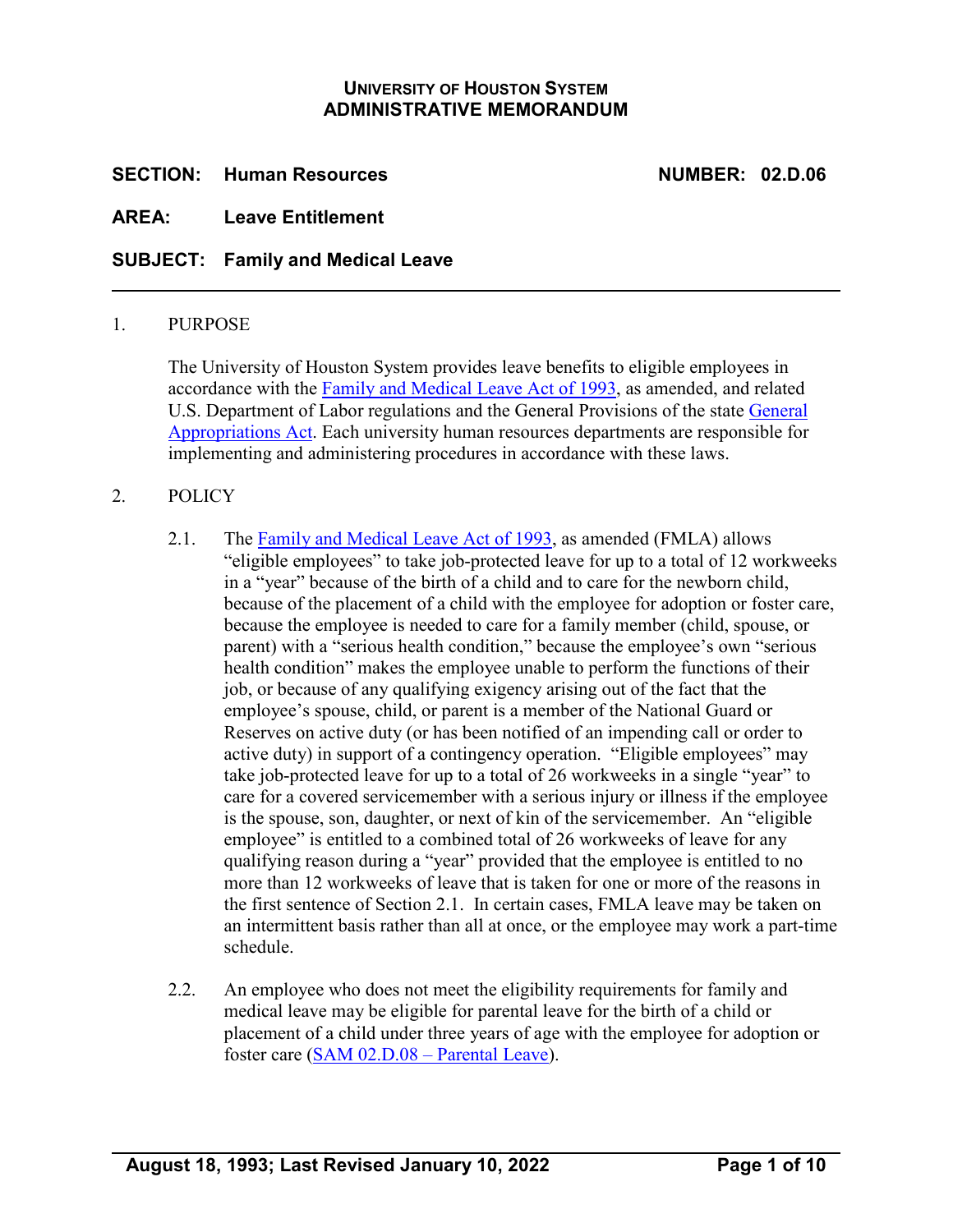- 2.3. Additional unpaid leave beyond FMLA leave is subject to the approval of the university in accordance with regulations governing leave of absence without pay (SAM 02.D.04 – [Types of Employee Leave](https://uhsystem.edu/compliance-ethics/_docs/sam/02/2d41.pdf) ).
- 2.4. The policy of the University of Houston System is to ensure equal opportunity in all its educational programs and activities, and all terms and conditions of employment without regard to age, race, color, disability, religion, national origin, veteran's status, genetic information, sex (including pregnancy), sexual orientation, gender identity or status, or gender expression, except where such a distinction is required by law. For the UH System's Official Non-Discrimination Statement, see SAM.01.D.05 – [Equal Opportunity and Non-](https://uhsystem.edu/compliance-ethics/_docs/sam/01/1d51.pdf)[Discrimination Statement.](https://uhsystem.edu/compliance-ethics/_docs/sam/01/1d51.pdf)

# 3. DEFINITIONS

- 3.1. Child: A biological, adopted, or foster child; a stepchild; a legal ward; or a child of an employee standing in loco parentis (e.g., who had or has daily responsibility to care for and financially support the child - a biological or legal relationship is not necessary) and who is under 18 years of age or18 years of age or older and incapable of self-care because of mental or physical disability at the time the FMLA leave is to commence.
- 3.2. Chronic Serious Health Condition: A chronic serious health condition is one which:
	- Requires periodic visits (defined as at least twice a year) for treatment by a health care provider, or by a nurse under direct supervision of a health care provider;
	- Continues over an extended period of time (including recurring episodes of a single underlying condition); and
	- May cause episodic rather than a continuing period of incapacity (e.g., asthma, diabetes, epilepsy, etc).
- 3.3. Covered military member: The employee's spouse, child, or parent who is on active duty or call to active duty status.
- 3.4. Covered servicemember: The employee's spouse, child, parent or next of kin who is a current member of the Armed Forces, including a member of the National Guard or Reserves, undergoing medical treatment, recuperation, or therapy, is otherwise in outpatient status, or is otherwise on the temporary disability retired list, for a serious injury or illness incurred in the line of duty on active duty.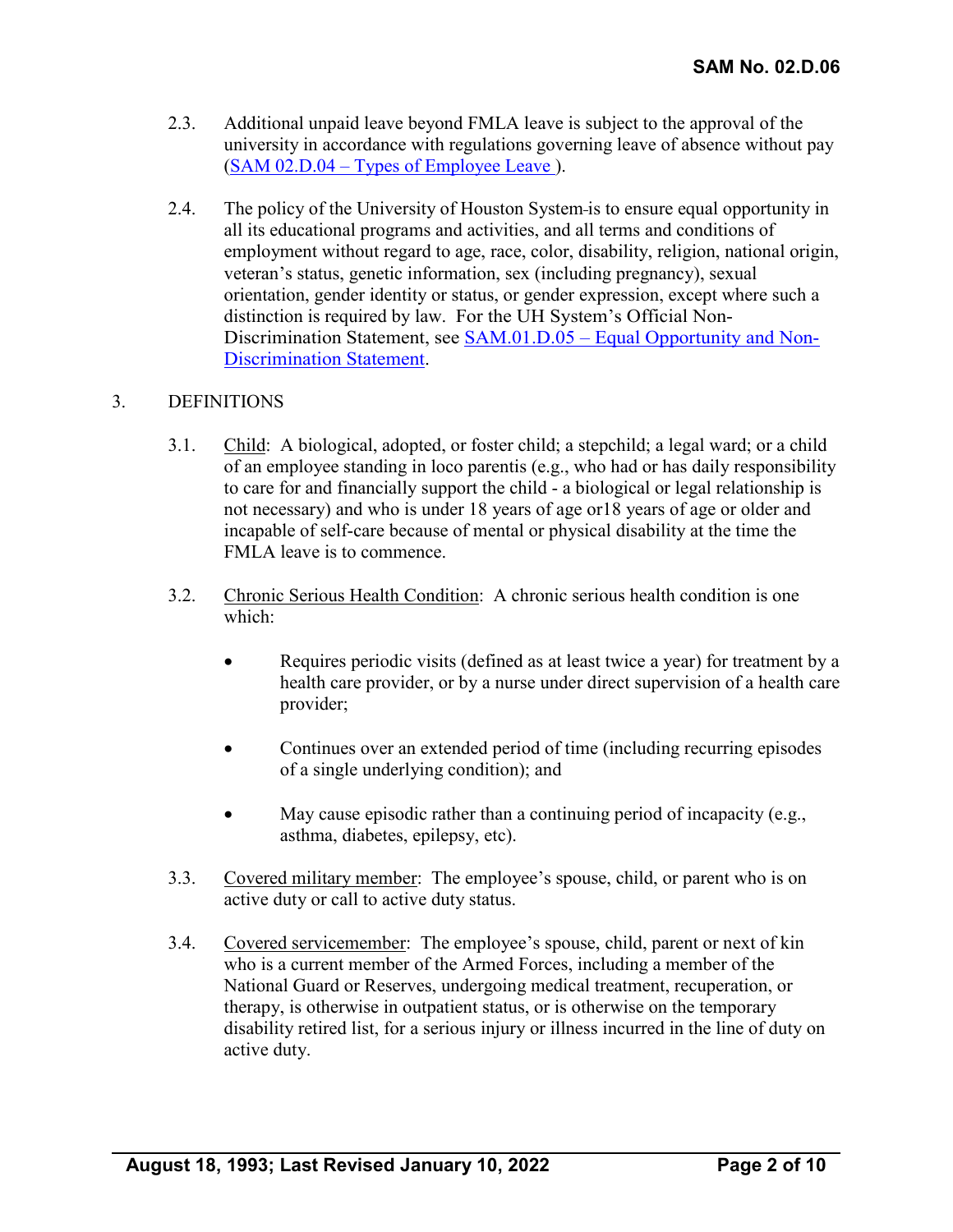- 3.5. Eligible employee: Any employee who:
	- Has at least 12 calendar months of service with the state prior to the date of leave but not necessarily 12 consecutive months; and
	- Has worked at least 1,250 hours (based on FLSA hours-worked principles) for the state in the 12 months immediately preceding commencement of the leave. Full-time (100 percent FTE) exempt staff and faculty are presumed to have worked 1,250 hours.
- 3.6. Health care provider: A doctor of medicine or osteopathy who is authorized to practice medicine or surgery (as appropriate) by the state in which the doctor practices; or any other person determined by 29 C.F.R. 825.125(b) of the FMLA to be capable of providing health care services.
- 3.7. Intermittent or reduced leave schedule: Intermittent leave is FMLA leave taken in separate blocks of time due to a single qualifying reason. Intermittent leave is calculated on an hourly or daily basis, as a proportion of the employee's normal work week. A reduced leave schedule is a change in the employee's schedule for a period of time normally from full-time to part-time.
- 3.8. Next of kin of a covered servicemember: The nearest blood relative other than the covered servicemember's spouse, parent, or child, in the following order of priority: Blood relatives who have been granted legal custody of the covered servicemember by court decree or statutory provisions, brothers and sisters, grandparents, aunts and uncles, and first cousins, unless the covered servicemember has specifically designated in writing another bloodrelative as their nearest blood relative under the FMLA. When such a designation has been made, the designated individual shall be deemed to be the covered servicemember's only next of kin.
- 3.9. Parent: A biological, foster, or adoptive parent; a stepparent; a legal guardian, or a person who has, or had during an employee's childhood, daily responsibility to care for and financially support the employee. Parents-in-law are not included in this definition.
- 3.10. Qualifying Exigencies: Arise out of the fact that the employee's spouse, child, or parent is a military member who is on active duty or call to active duty status for any of the qualifying exigencies listed in  $29 \text{ C.F.R.}$  § 825.126 of the FMLA.
- 3.11. Serious Health Conditions: An illness, injury, impairment, or physical or mental condition that involves:
	- In-patient care (i.e. an overnight stay) in a hospital, hospice, or residential medical care facility, including any period of incapacity (i.e., inability to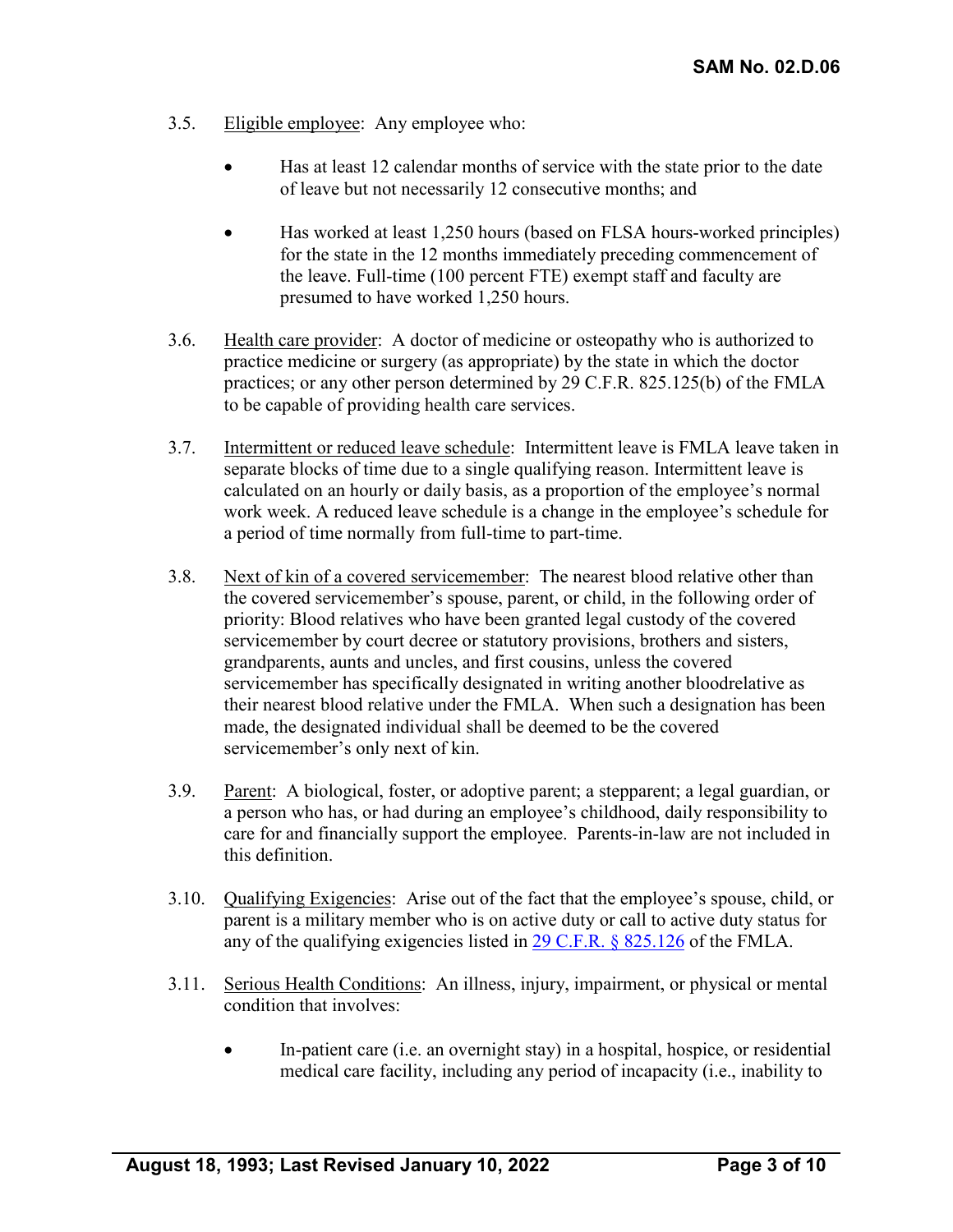work, attend school, or perform other regular daily activities) or subsequent treatment in connection with such inpatient care; or

- Continuing treatment by a health care provider is defined by one of the following:
	- o A period of incapacity lasting more than three consecutive, full calendar days, and any subsequent treatment or period of incapacity relating to the same condition, that also involves:
		- Treatment two or more times, within 30 days of the first day of such period of incapacity, unless extenuating circumstances exist, by a health care provider, by a nurse under the direct supervision of a health care provider, or by a provider of health care services (e.g., physical therapist) under the orders of, or on referral by, a health care provider; or
		- **Treatment by a health care provider on at least one** occasion, which results in a continuing regimen of treatment under the supervision of the health care provider.

The treatment by a health care provider in the two paragraphs above means an in-person visit to a health care provider. Additionally, the first (or only) in-person treatment visit must take place within seven days of the first day of the period of incapacity.

- o Any period of incapacity due to pregnancy or prenatal care;
- o Any period of incapacity or treatment due to a chronic serious health condition;
- o A period of incapacity that is permanent or long-term for which treatment may not be effective;
- o Any period of absence to receive multiple treatments either for restorative surgery after an accident or injury or for a condition that would likely result in an incapacity of three or more days in the absence of medical treatment.
- 3.12. Spouse: A husband or wife, as recognized under the laws of the state of Texas.
- 3.13. Year: Twelve months measured forward from the first date family and medical leave begins.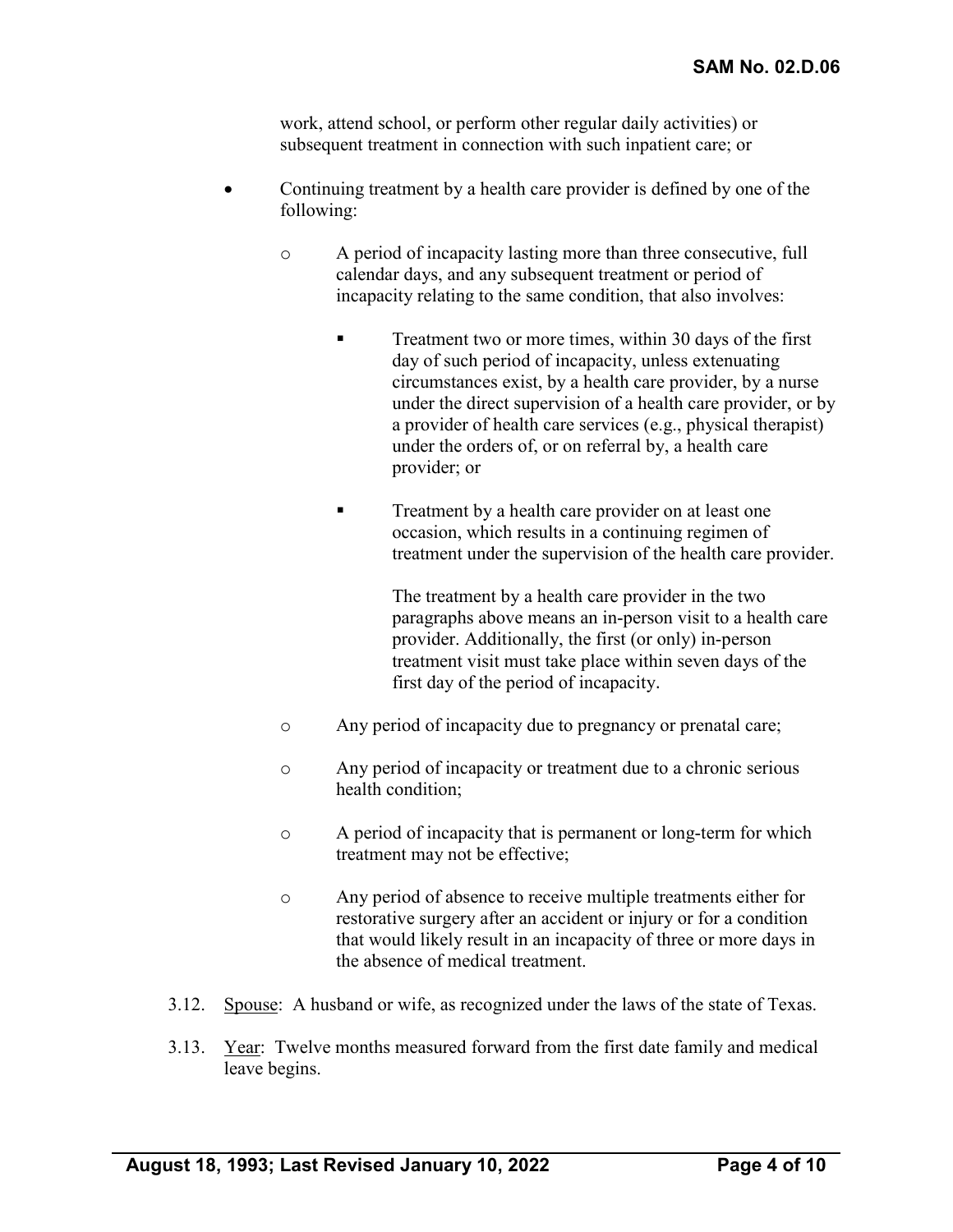### 4. TERMS OF LEAVE

- 4.1. An eligible employee must use all applicable accrued paid leave balances (including sick leave and vacation) while taking family and medical leave, unless the employee is receiving temporary disability benefit payments or workers' compensation benefits. The use of accrued sick leave is, however, restricted to those circumstances that would otherwise qualify the employee for sick leave usage under state law and System rules and regulations governing the use of sick leave (SAM 02.D.01 – [Vacation and Sick Leave\)](https://uhsystem.edu/compliance-ethics/_docs/sam/02/2d1.pdf). The employee may choose to use accrued compensatory time, instead of unpaid family and medical leave, but may not be required to do so (SAM 02.B.02 – [Overtime and Compensatory](https://uhsystem.edu/compliance-ethics/_docs/sam/02/2b2.pdf)  [Time\)](https://uhsystem.edu/compliance-ethics/_docs/sam/02/2b2.pdf). Any compensatory time taken may not be counted against the employee's family and medical leave entitlement.
- 4.2. Any sick leave of more than three consecutive days or intermittent leave of any duration for qualifying serious health conditions must be counted as family and medical leave and the procedures for applying for and reporting family and medical leave must be followed.
- 4.3. An employee on Workers' Compensation who wishes to continue to receive state insurance premium sharing is required to apply for family and medical leave.
- 4.4. Leave taken for the birth or placement of a child for adoption or foster care must take place within 12 months after the event (i.e., the birth or placement of the child). Leave may begin prior to the birth or placement of the child for adoption. If both spouses are employed by the university as eligible employees, they are entitled together to a total of 12 weeks of family and medical leave between them during the year (rather than 12 weeks each) for the birth or placement of the child.
- 4.5. Any full calendar month (i.e., from the first day of a month through the last day of a month, inclusive) in which an employee is on family medical leave without pay, shall not be counted in the calculation of total state service for the purposes of longevity pay or vacation leave entitlements. No employee shall accrue vacation or sick leave for such month. Any full calendar month of unpaid family and medical leave shall not constitute a break in continuity of employment but shall not be included in the calculation of the minimum number of continuous months of employment required by the FMLA.

# 5. PROCEDURAL REQUIREMENTS

- 5.1. Notification:
	- 5.1.1. Employees are responsible for providing the following notice appropriate to their circumstance to the university's human resources department: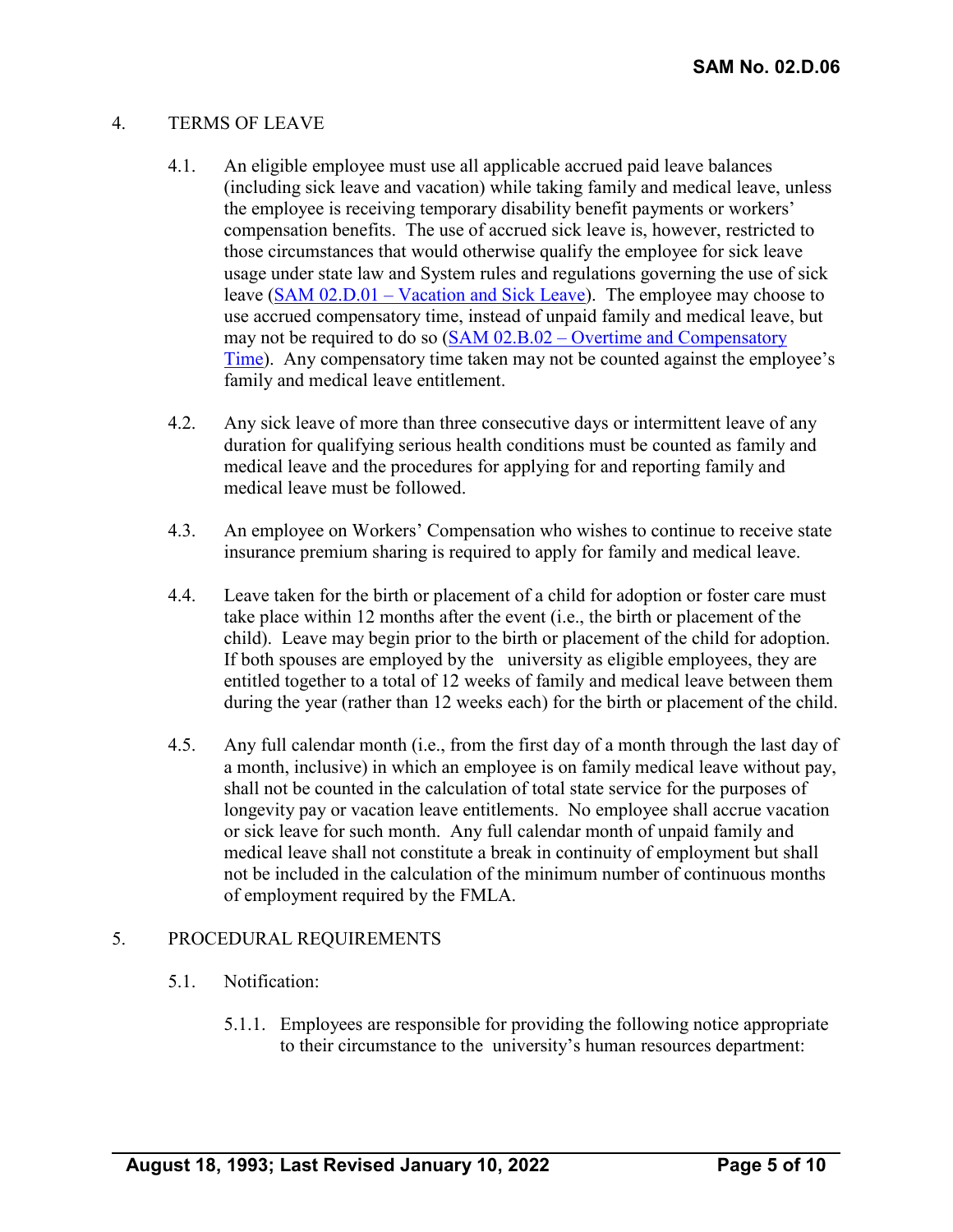- 30 days advance notice of the need to take FMLA leave when the need is foreseeable and such notice is practicable;
- notice as soon as practicable, if the leave is unforeseeable and less than 30 days in advance of the need to take FMLA leave; or
- notice to the university as soon as practicable in accordance with SAM 02.D.01 – [Vacation and Sick Leave,](https://uhsystem.edu/compliance-ethics/_docs/sam/02/2d1.pdf) when the need for leave is not foreseeable.
- 5.1.2. The university must provide employees with the following:
	- General notice: A notice explaining FMLA provisions and procedures for filing complaints of violations of the FMLA must be prominently posted by each university. This general notice must also be distributed to each employee either via employee handbooks or other written guidance, or upon hire.
	- Eligibility notice: When an employee requests FMLA leave, or when the university acquires knowledge that an employee's leave may be for an FMLA-qualifying reason, the university must notify the employee of the employee's eligibility to take FMLA leave (and, if not, at least one reason why the employee is ineligible) within five business days, absent extenuating circumstances.
	- Rights and responsibilities notice: The university must provide written notice to an employee who requests FMLA leave detailing the specific expectations and obligations of the employee and explaining any consequences of a failure to meet these expectations and obligations.
	- Designation notice: When the university has enough information (including all required forms and certifications) to determine that leave is being taken for a FMLA-qualifying reason, the university must, absent extenuating circumstances, notify the employee that the leave is designated and counted as FMLA leave within five business days. The university must also provide notice if the leave does not qualify form FMLA.
- 5.2. Application and Certification:
	- 5.2.1. Each university shall develop an application form for family and medical leave that provides all required information to initiate, record, and track the employee's family and medical leave in accordance with [29 C.F.R. § 825.306](http://frwebgate.access.gpo.gov/cgi-bin/get-cfr.cgi?TITLE=29&PART=825&SECTION=306&TYPE=TEXT) of the Family and Medical Leave Act.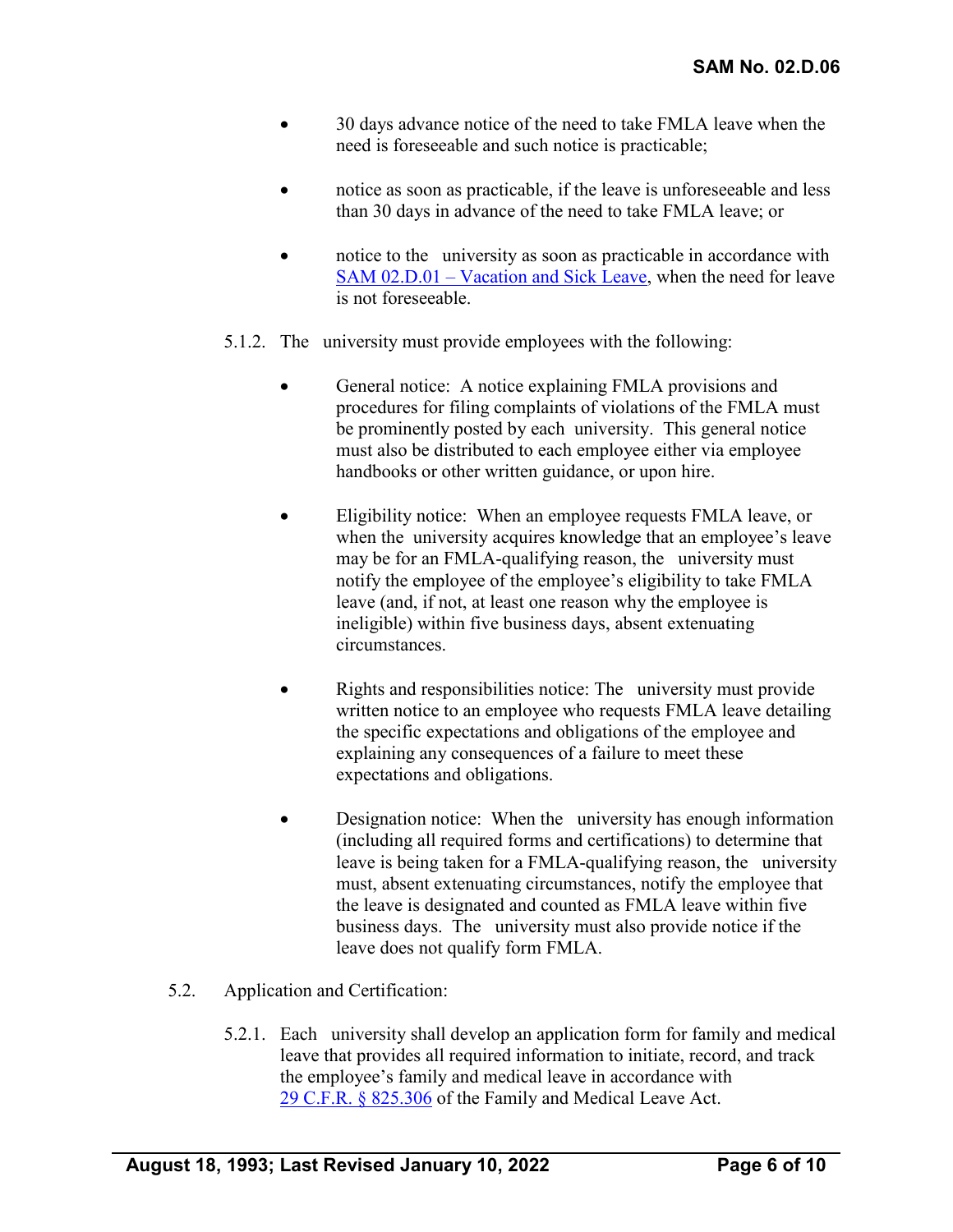- 5.2.2. All requests for family and medical leave must be submitted on the university application form and accompanied by the U.S. Department of Labor Certification of Health Care Provider form or acceptable alternate documentation providing the same required information certified by the health care provider.
- 5.2.3. When FMLA leave is taken because of an employee's own serious health condition, or the serious health condition of a family member, the employee must obtain a medical certification from a health care provider. The medical certification should be provided to the human resources department of the university by the employee at the time the employee gives notice of the need for leave or within five business days thereafter, or, in the case of unforeseen leave, within five business days after the leave commences. The medical certification must state the approximate date on which the serious condition commenced, its probable duration, and appropriate medical facts sufficient to support the need for leave (e.g., symptoms, diagnosis, hospitalization, doctor visits, whether medication has been prescribed, referrals for evaluation or treatment, any other regiment of continuing treatment). If the leave is because of the employee's own serious health condition, the medical certification must also state that the employee is unable to perform the essential functions of their position as well as the nature of any other work restrictions, and the likely duration of such inability. When leave is taken to care for a family member, the certification must provide information sufficient to establish that the family member is in need of care, and an estimate of the frequency and duration of the leave required to care for the family member. For intermittent leave, an estimate of the dates and duration of treatment and any periods of recovery must be specified.
- 5.2.4. A jointly filed request form is required from eligible spouses who are both requesting leave for the same qualifying event or condition.
- 5.2.5. If an employee submits a medical certification that the university determines is incomplete, the university must state in writing what additional information is necessary to make the certification complete and sufficient. The employee has seven calendar days to submit the additional information to the human resources department of the university, unless seven calendar days is not practicable under the particular circumstances despite the employee's diligent good faith efforts.
- 5.2.6. At its discretion, the university may require a second medical opinion from a health care provider designated or approved by the university who is not a regular employee of the university. If the opinions of the employee's and the university's designated health care providers differ, the opinion of a third health care provider, jointly approved by the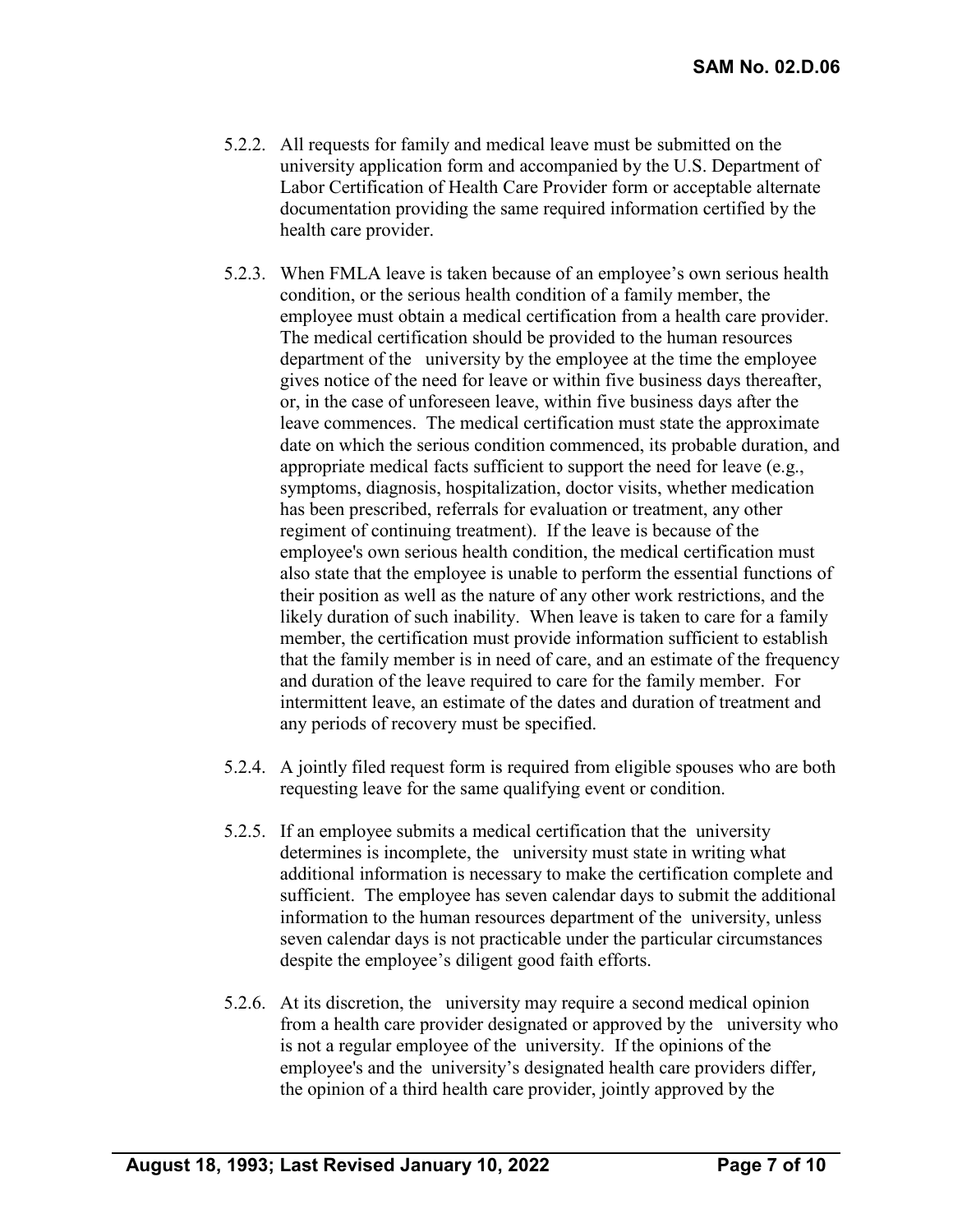university and the employee, may be required. This third opinion is binding on both the university and the employee. Second and third opinions shall be obtained at the university's expense. Pending receipt of the second or third medical opinion(s), the employee is provisionally entitled to family and medical leave benefits.

- 5.2.7. The university may request new certifications or recertification from the employee's health care provider under certain conditions in accordance with the FMLA.
- 5.2.8. Second and third opinions and recertifications are not permitted for certification of a covered servicemember's serious injury or illness or of a qualifying exigency. The university may use a health care provider, a human resource professional, a leave administrator, or a management official, but not the employee's direct supervisor, to authenticate or clarify a medical certification of a serious injury or illness, or an Invitational Travel Orders (ITO) or Invitational Travel Authorizations (ITA).
- 5.2.9. The university does not have the option of approving less than the requested leave as long as the employee has that amount of family and medical leave available and the physician certification satisfies FMLA requirements and indicates that the employee has an eligible condition and at least that length of time is needed.
- 5.3. Insurance coverage:
	- 5.3.1. As long as paid leave is available under family and medical leave, insurance coverage will continue as usual.
	- 5.3.2. For the period of the family and medical leave that is without pay, the employee may continue insurance benefits and will receive the premium sharing from the state or the university toward the cost of health insurance. The university will bill the employee for the part of their insurance cost that would otherwise be deducted from the employee's paycheck. If an employee's premium payment is more than 30 days late, insurance coverage will be reduced to employee-only coverage. If the university discontinues health coverage as a result of the employee's nonpayment of premiums, the employee's group health benefits must be restored to at least the same level and terms as were provided when leave commenced if the employee returns to work. The returning employee shall not be required to meet any qualification requirements, such as a waiting period or preexisting condition requirements, when the employee has failed to continue their health coverage for nonpayment of premiums.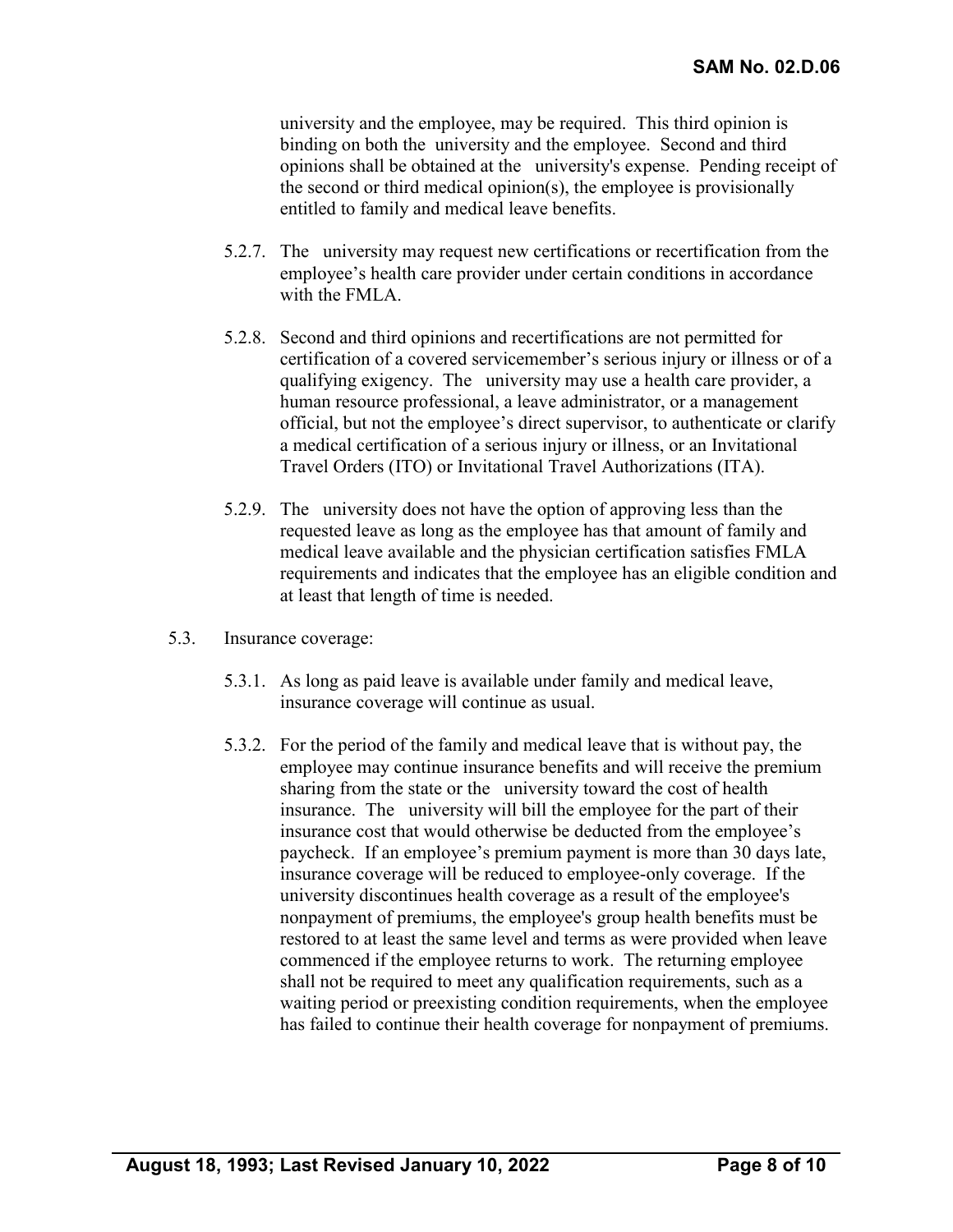- 5.3.3. If the employee is eligible for benefits under the state disability plans, the university human resources department shall provide the employee with the appropriate information and applications.
- 5.3.4. If family and medical leave is unpaid, the university's human resources department must notify the **Employee Retirement System of Texas (ERS)** of a change in employment status in accordance with ERS's procedures.
- 5.3.5. In the event of an on-the-job injury or illness, the university human resources department and the System Office of Risk Management shall communicate with each other, providing pertinent family and medical leave data, such as start and end dates.
- 5.4. Return to work:
	- 5.4.1. An employee has no greater right to reinstatement or to other benefits and conditions of employment than if the employee had been continuously employed during the FMLA leave period. In general, employees returning from approved family and medical leave within the provisions of this policy shall be restored to their original or an equivalent position with equivalent pay, benefits, and other employment terms. The university must be able to show that an employee would not otherwise have been employed at the time reinstatement is requested in order to deny restoration to employment.
		- An employee who is offered an equivalent position and chooses to decline the position waives any rights to reinstatement.
		- If an employee believes that a position offered is not an equivalent position, they are entitled to file a grievance in accordance with SAM 02.A.05 – [Employee Relations, Grievance, and Appeal.](https://uhsystem.edu/compliance-ethics/_docs/sam/02/2a5.pdf)
	- 5.4.2. The university is responsible for establishing uniformly-applied procedures addressing return to work requirements for employees returning from leave for their own serious health condition.

#### 5.5. Recordkeeping:

- 5.5.1. It is the responsibility of the university to designate all leave that constitutes family and medical leave on the appropriate payroll and human resource documents.
- 5.5.2. The university must maintain records of all family and medical leave taken by the employee for as long as the employee is employed by the university and for at least three years from the end of the fiscal year past the employee's termination. The university may be required to submit